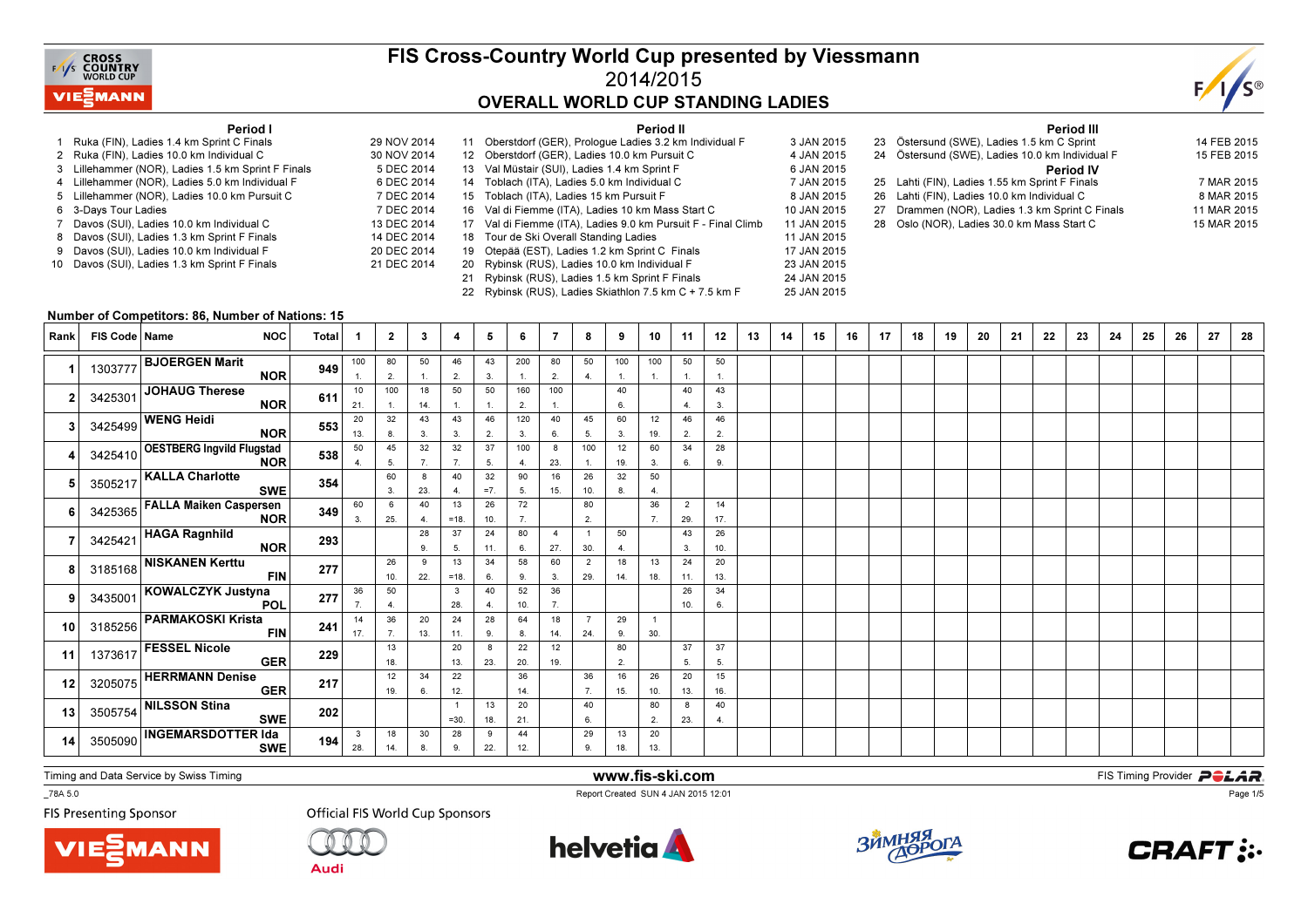**EXAMPLE CROSS**<br>
FAYS **COUNTRY**<br>
WORLD CUP **VIE***MANN* 

# FIS Cross-Country World Cup presented by Viessmann

#### 2014/2015OVERALL WORLD CUP STANDING LADIES



| Rank | FIS Code   Name | <b>NOC</b>                              | <b>Total</b> | -1                    | $\mathbf{2}$          | $\mathbf{3}$           | 4                         | 5                     | 6                     | 7                     | 8         | 9                     | 10                    | 11                        | 12                   | 13 | 14 | 15 | 16 | 17 | 18 | 19 | 20 | 21 | 22 | 23 | 24 | 25 | 26 | 27 | 28 |
|------|-----------------|-----------------------------------------|--------------|-----------------------|-----------------------|------------------------|---------------------------|-----------------------|-----------------------|-----------------------|-----------|-----------------------|-----------------------|---------------------------|----------------------|----|----|----|----|----|----|----|----|----|----|----|----|----|----|----|----|
| 15   | 3485195         | <b>TCHEKALEVA Yulia</b><br><b>RUS</b>   | 176          |                       | 40<br>6.              |                        | 30<br>8.                  | 32<br>$=7.$           | 48<br>11.             | 6<br>25.              |           | 20<br>13.             |                       |                           |                      |    |    |    |    |    |    |    |    |    |    |    |    |    |    |    |    |
| 16   | 3565005         | <b>VISNAR Katja</b><br><b>SLO</b>       | 159          | 80<br>2.              |                       | 37<br>5.               |                           |                       |                       |                       | 24<br>11. |                       | 18<br>14.             |                           |                      |    |    |    |    |    |    |    |    |    |    |    |    |    |    |    |    |
| 17   | 3425483         | <b>HAGEN Martine Ek</b><br><b>NOR</b>   | 151          |                       |                       | 6<br>25.               | 34<br>6.                  | 11<br>20.             | 40<br>13.             | 24<br>11.             |           | 24<br>11.             |                       | 12<br>19.                 |                      |    |    |    |    |    |    |    |    |    |    |    |    |    |    |    |    |
| 18   | 3505434         | <b>WIKEN Emma</b><br><b>SWE</b>         | 139          |                       | 10<br>21.             |                        | 8<br>23.                  | 20<br>13.             | 30<br>16.             | 13<br>18.             |           | 26<br>10.             |                       |                           | 32<br>$\overline{7}$ |    |    |    |    |    |    |    |    |    |    |    |    |    |    |    |    |
| 19   | 3425275         | <b>BRUN-LIE Celine</b><br><b>NOR</b>    | 138          | 32<br>8.              |                       | 46<br>2.               |                           |                       |                       |                       | 60<br>3.  |                       |                       |                           |                      |    |    |    |    |    |    |    |    |    |    |    |    |    |    |    |    |
| 20   | 3535320         | <b>BJORNSEN Sadie</b><br><b>USA</b>     | 134          | $\overline{2}$<br>29. | 14<br>17.             | 10<br>21.              | 11<br>20.                 | 10<br>21.             | 26<br>18.             | 9<br>22.              |           | $\overline{2}$<br>29. |                       | 32<br>7.                  | 18<br>14.            |    |    |    |    |    |    |    |    |    |    |    |    |    |    |    |    |
| 21   | 1220648         | <b>NYSTAD Claudia</b><br><b>GER</b>     | 126          |                       | 8<br>23.              |                        | 14<br>17.                 | 16<br>15.             | 28<br>17.             | $\overline{7}$<br>24. |           | 45<br>5.              | 8<br>23.              |                           |                      |    |    |    |    |    |    |    |    |    |    |    |    |    |    |    |    |
| 22   | 1293107         | <b>BOEHLER Stefanie</b><br><b>GER</b>   | 125          |                       | 24<br>11.             |                        | $\overline{7}$<br>24.     | 22<br>12.             | $32\,$<br>15.         | 14<br>17.             |           |                       |                       | 13<br>18.                 | 13<br>18.            |    |    |    |    |    |    |    |    |    |    |    |    |    |    |    |    |
| 23   | 3185114         | <b>MONONEN Laura</b><br><b>FIN</b>      | 118          |                       | 20<br>13.             |                        | 10<br>21.                 | 15<br>16.             | 24<br>19.             | 26<br>10.             |           | $\overline{1}$<br>30. |                       | 16<br>15.                 | 6<br>25.             |    |    |    |    |    |    |    |    |    |    |    |    |    |    |    |    |
| 24   | 3505183         | <b>HAAG Anna</b><br><b>SWE</b>          | 107          |                       |                       |                        | $\overline{1}$<br>$= 30.$ | 12<br>19.             | 12<br>25.             | 50<br>$\overline{4}$  |           | 5<br>26.              |                       | $5\overline{5}$<br>$=26.$ | 22<br>12.            |    |    |    |    |    |    |    |    |    |    |    |    |    |    |    |    |
| 25   | 3505405         | <b>FALK Hanna</b><br><b>SWE</b>         | 107          | 22<br>12.             |                       | 24<br>11.              |                           |                       |                       |                       | 16<br>15. |                       | 45<br>5.              |                           |                      |    |    |    |    |    |    |    |    |    |    |    |    |    |    |    |    |
| 26   | 3565034         | <b>CEBASEK Alenka</b><br><b>SLO</b>     | 99           | 8<br>23.              | $\overline{2}$<br>29. | 14<br>17.              | 18<br>14.                 |                       | 14<br>24.             |                       | 14<br>17. |                       | $\overline{7}$<br>24. | 22<br>12.                 |                      |    |    |    |    |    |    |    |    |    |    |    |    |    |    |    |    |
| 27   | 3535261         | <b>STEPHEN Elizabeth</b><br><b>USA</b>  | 96           |                       |                       |                        | 9<br>22.                  | $\overline{4}$<br>27. | $\overline{4}$<br>29. | 11<br>20.             |           | 22<br>12.             |                       | 30<br>8.                  | 16<br>15.            |    |    |    |    |    |    |    |    |    |    |    |    |    |    |    |    |
| 28   | 3185137         | <b>KYLLOENEN Anne</b><br><b>FIN</b>     | 88           | 5<br>26.              | 9<br>22.              | $5\phantom{.0}$<br>26. |                           | $\overline{1}$<br>30. |                       | 32<br>8.              | 12<br>19. |                       | 10<br>21.             | $5\phantom{.0}$<br>$=26.$ | 9<br>22.             |    |    |    |    |    |    |    |    |    |    |    |    |    |    |    |    |
| 29   | 3485342         | <b>DOTSENKO Anastasia</b><br><b>RUS</b> | 83           | 26<br>10.             |                       | 13<br>18.              |                           | 6<br>25.              | 18<br>22.             |                       | 20<br>13. |                       |                       |                           |                      |    |    |    |    |    |    |    |    |    |    |    |    |    |    |    |    |
| 30   | 3205224         | <b>KOLB Hanna</b><br><b>GER</b>         | 82           | 13<br>18.             |                       | 22<br>12.              |                           |                       |                       |                       | 32<br>8.  |                       | 15<br>16.             |                           |                      |    |    |    |    |    |    |    |    |    |    |    |    |    |    |    |    |
| 31   | 3155249         | <b>NOVAKOVA Petra</b><br><b>CZE</b>     | 78           | 11<br>20.             | 5<br>26.              | $\mathbf{3}$<br>28.    | 26<br>10.                 |                       | 16<br>23.             |                       |           | 14<br>17.             |                       |                           | $\mathbf{3}$<br>28.  |    |    |    |    |    |    |    |    |    |    |    |    |    |    |    |    |
| 32   | 3505093         | <b>BLECKUR Sofia</b><br><b>SWE</b>      | 69           |                       | 15<br>16.             |                        |                           |                       |                       | 45<br>5.              |           | 9<br>22.              |                       |                           |                      |    |    |    |    |    |    |    |    |    |    |    |    |    |    |    |    |
| 33   | 1365857         | <b>RANDALL Kikkan</b><br><b>USA</b>     | 64           | 15<br>16.             |                       |                        |                           |                       |                       |                       | 11<br>20. |                       | 29<br>9.              | 9<br>22.                  |                      |    |    |    |    |    |    |    |    |    |    |    |    |    |    |    |    |
| 34   | 3485202         | <b>MATVEEVA Natalia</b><br><b>RUS</b>   | 63           | 40<br>6.              |                       |                        |                           |                       |                       |                       | 18<br>14. |                       | 5<br>26.              |                           |                      |    |    |    |    |    |    |    |    |    |    |    |    |    |    |    |    |
| 35   | 3535124         | <b>SARGENT Ida</b><br><b>USA</b>        | 62           | 45<br>5.              |                       |                        |                           |                       |                       |                       | 15<br>16. |                       | $\overline{2}$<br>29. |                           |                      |    |    |    |    |    |    |    |    |    |    |    |    |    |    |    |    |

Timing and Data Service by Swiss Timing

VIEZMANN

\_78A 5.0

**FIS Presenting Sponsor** 

**Official FIS World Cup Sponsors** 

**Audi** 



www.fis-ski.com

Report Created SUN 4 JAN 2015 12:01



**m**<br>FIS Timing Provider<br>F<sup>12:01</sup>



Page 2/5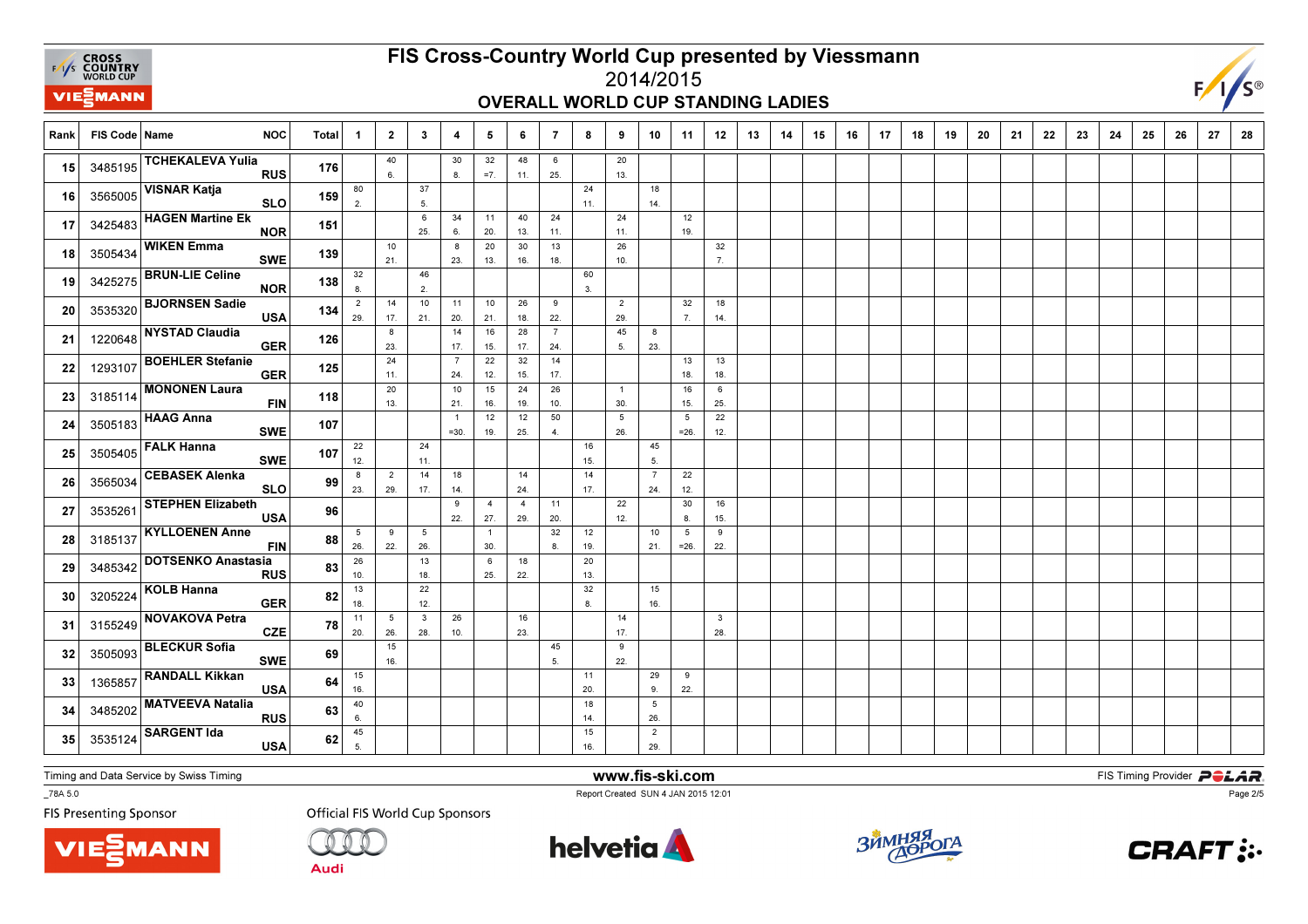

## FIS Cross-Country World Cup presented by Viessmann

#### 2014/2015OVERALL WORLD CUP STANDING LADIES



Rank FIS Code Name NOC Total 1 1 2 | 3 | 4 | 5 | 6 | 7 | 8 | 9 | 10 | 11 | 12 | 13 | 14 | 15 | 16 | 17 | 18 | 19 9 | 20 | 21 | 22 | 23 | 24 | 25 | 26 | 27 | 28 16 15.10 21.4 27.9 22.18 $14.$ 36 3535410  $\sim$  36  $\sim$  3535410  $\sim$  36  $\sim$  36  $\sim$  36  $\sim$  36  $\sim$  36  $\sim$  36  $\sim$  36  $\sim$  36  $\sim$  37  $\sim$  37  $\sim$  37  $\sim$  37  $\sim$  37  $\sim$  37  $\sim$  37  $\sim$  37  $\sim$  37  $\sim$  37  $\sim$  37  $\sim$  37  $\sim$  37  $\sim$  37  $\sim$  37  $\sim$  36 3535410 DIGGINS Jessica<br>USA  $\overline{A}$  57 7 24.7 24.10 21.32 $8.$ 8.<sup>37</sup> $37 \overline{\smash{\big)}\ 3565002}$  FABJAN Vesna <sup>56</sup> 22 12.29 $9<sub>1</sub>$ 9.<sup>38</sup>38 3505834 HENRIKSSON Sofia SWE  $\mathsf{E}\Big|\begin{array}{c} \mathsf{51} \ \mathsf{.} \end{array}$  $\overline{1}$  30.5 26.2 30.15 16.24 $11.$ 39 3155041  $\begin{vmatrix} 1 & 1 & 1 & 1 \\ 1 & 1 & 1 & 1 \\ 1 & 1 & 1 & 1 \end{vmatrix}$   $\begin{vmatrix} 47 & 1 & 1 & 1 \\ 1 & 1 & 1 & 1 \\ 1 & 1 & 1 & 1 \end{vmatrix}$   $\begin{vmatrix} 1 & 1 & 1 & 1 \\ 1 & 1 & 1 & 1 \\ 1 & 1 & 1 & 1 \end{vmatrix}$ 39 3155041 VRABCOVA - NYVLTOVA Eva  $\begin{array}{c|c} \n\varepsilon & 47 \n\end{array}$ 7 24.12 19.22 12.6 $25.$ 25.<sup>40</sup> <sup>3185004</sup> SARASOJA-LILJA Riikka FIN $\overline{N}$  47 16 15.3 28. $\overline{22}$  12. 41 <sup>1274580</sup> ISHIDA Masako JPN $\overline{N}$  41 40 6. 42 <sup>3515087</sup> VAN DER GRAAFF Laurien SUI <sup>40</sup> 10 21.30 $8.$ 43 3485491  $\left| \frac{1}{21} \right|$   $\left| \frac{1}{21} \right|$   $\left| \frac{1}{21} \right|$   $\left| \frac{1}{21} \right|$   $\left| \frac{1}{21} \right|$   $\left| \frac{1}{21} \right|$ 43 348549 TANYGINA Alevtina RUS <sup>40</sup> 36 7. 441255374 ROPONEN Riitta-Liisa<br>FIN <sup>36</sup> 5 26.3 28.28 $9.$ 9.<sup>45</sup>45 3195010 THOMAS HUGUE Coraline FRA $\mathsf{A}$  36 11 20.14 17.6 28.526. 26.<sup>46</sup>46 3505069 LINDBORG Sara SWE <sup>36</sup> 9 22.24 11. 47 <sup>3535304</sup> CALDWELL Sophie USA $\overline{A}$  33 4 27.20 13.8 $23.$ 23.<sup>48</sup> <sup>3485759</sup> ZHUKOVA Natalia RUS $\overline{\text{s}}$   $\overline{\text{s}}$   $\overline{\text{s}}$ 2 29.15 16.3 28.1219. **49** 1312216  $\begin{bmatrix} 20.12 & 36 \\ 20.12 & 16 \end{bmatrix}$  **52**  $\begin{bmatrix} 32 \\ 1 \end{bmatrix}$   $\begin{bmatrix} 1 \\ 29 \end{bmatrix}$   $\begin{bmatrix} 1 \\ 1 \end{bmatrix}$   $\begin{bmatrix} 16 \\ 16 \end{bmatrix}$   $\begin{bmatrix} 28 \\ 28 \end{bmatrix}$  19 49 1312216 BONER Seraina<br>SUI <sup>32</sup> 299. 9.<sup>50</sup>50 3425177 GJEITNES Kari Vikhagen R  $^{29}$ 29 $9<sub>1</sub>$ 9.<sup>51</sup>51 3055066 SMUTNA Katerina <sup>29</sup> 24 11.427. 27.<sup>52</sup>52 3185003 MALVALEHTO Mona-Lisa  $\frac{28}{1}$ 18 14.1026. 26.<sup>53</sup>53 3485371 KUZIUKOVA Olga <sup>28</sup> 5 26.22 $12.$ 12.<sup>54</sup>54 3505800 DAHLQVIST Maja<br>SWE  $E$  27 16 15.11 $20.$ 20.<sup>55</sup>55 3425519 KVAALE Barbro NOR  $\frac{27}{27}$ 13 18.14 $17.$ **56** 3205176  $\begin{bmatrix} 3205176 & -3205176 \\ -111 & 1200 \\ 0 & 0 & 0 \end{bmatrix}$  <sup>3205176</sup> RINGWALD Sandra GERR  $\overline{R}$  27

Timing and Data Service by Swiss Timing

\_78A 5.0

**FIS Presenting Sponsor** 





Audi

**Official FIS World Cup Sponsors** 

**helvetia** 

www.fis-ski.com

Report Created SUN 4 JAN 2015 12:01



**m**<br>FIS Timing Provider<br>F<sup>12:01</sup>



Page 3/5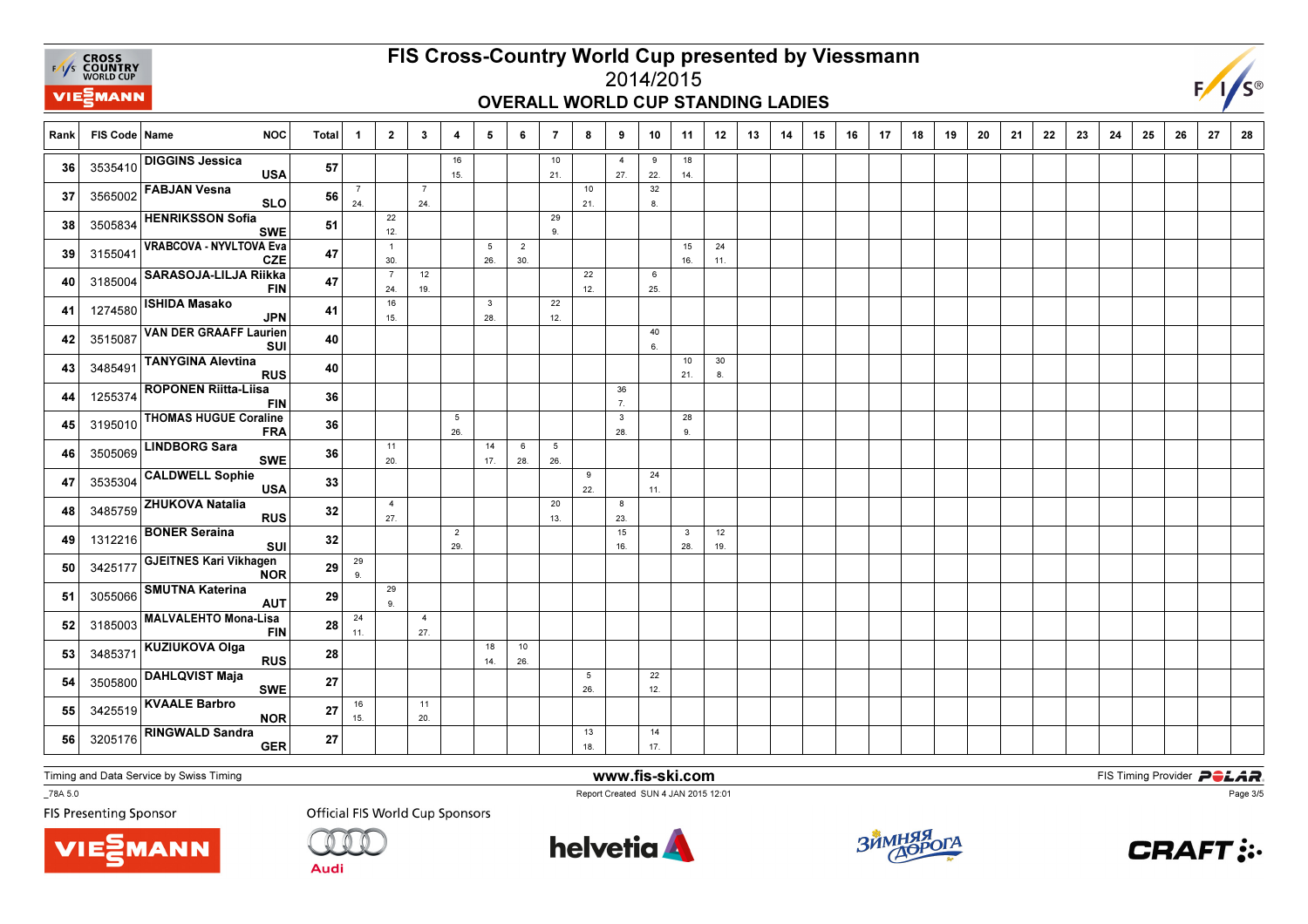

#### FIS Cross-Country World Cup presented by Viessmann2014/2015

### OVERALL WORLD CUP STANDING LADIES



Rank FIS Code Name NOC Total 1 1 2 | 3 | 4 | 5 | 6 | 7 | 8 | 9 | 10 | 11 | 12 | 13 | 14 | 15 | 16 | 17 | 18 | 19 9 | 20 | 21 | 22 | 23 | 24 | 25 | 26 | 27 | 28 6 25.6 25.7 24.823. 23.<sup>57</sup>57 3435014 JASKOWIEC Sylwia<br>POL <sup>27</sup> 26 $10<sub>1</sub>$ 10.<sup>58</sup>**58** 3425404 EIDE Mari NOR <sup>26</sup> 7 24.8 27.11 $20.$ 20.<sup>59</sup>**59** 3195056 JEAN Aurore  $\overline{A}$  26 14 17.1120. 60 3505003  $\sim$  20.000  $\sim$  20.000  $\sim$  20.000  $\sim$  20.000  $\sim$  20.000  $\sim$  20.000  $\sim$  20.000  $\sim$  20.000  $\sim$  20.000  $\sim$  20.000  $\sim$  20.000  $\sim$  20.000  $\sim$  20.000  $\sim$  20.000  $\sim$  20.000  $\sim$  20.000  $\sim$  20.000  $\sim$  2 <sup>3505003</sup> RYDQVIST Maria SWE <sup>25</sup>  $_{9}$  22.15 $16.$ 16.<sup>61</sup>**61** 3425397 HARSEM Kathrine Rolsted <sup>24</sup>  $\overline{2}$  29.15 16. $\overline{7}$  $24.$ 24.<sup>62</sup>62 3055067 STADLOBER Teresa<br>AUT <sup>24</sup> 18 $14.$ 63 3485889 **18** RUS 18 14 <sup>3485889</sup> ROMANOVA Yulia RUS $\frac{\mathsf{s}}{\mathsf{I}}$   $\frac{18}{\mathsf{I}}$ 16 $15.$ 15.<sup>64</sup>64 3505449 SOEMSKAR Linn<br>SWE <sup>16</sup> 16 $15.$ 15.<sup>65</sup>65 3425355 SLIND Silje Oeyre <sup>16</sup> 3 28.7 24.625. 25.<sup>66</sup>66 3195115 AYMONIER Celia<br>FRA <u>A 16</u> 1516. 16.<sup>67</sup>67 3425896 THEODORSEN Silje <sup>15</sup> 3 28.1120. 68 3295167  $\begin{vmatrix} 28.6 \end{vmatrix}$   $\begin{vmatrix} 28.6 \end{vmatrix}$   $\begin{vmatrix} 28.6 \end{vmatrix}$   $\begin{vmatrix} 28.6 \end{vmatrix}$   $\begin{vmatrix} 28.6 \end{vmatrix}$   $\begin{vmatrix} 28.6 \end{vmatrix}$   $\begin{vmatrix} 28.6 \end{vmatrix}$ 68 3295167 VUERICH Gaia<br>ITA  $\overline{A}$  14 3 28.10 $21.$ 21.<sup>69</sup>69 1255665 SAARINEN Aino-Kaisa <sup>13</sup> 1219. 19.<sup>70</sup> <sup>3505258</sup> KORSGREN Lina SWE <sup>12</sup> 11 20. 101 30. 71 <sup>3565053</sup> EINFALT Lea SLO $\frac{12}{1}$  21. 723425443 NAKSTAD Maria Stroem <sup>10</sup> 823 23.<sup>73</sup>73 3485717 SOBOLEVA Elena 84 27.4 27. 74 <sup>3205225</sup> ANGER Lucia GER $\bm{p}$  KOROSTELEVA Natalia RUS 8625. 25.<sup>75</sup>75 3485032 6625. 76 3185442  $\begin{vmatrix} 3 & 3 & 6 \end{vmatrix}$   $\begin{vmatrix} 25 & 6 \end{vmatrix}$   $\begin{vmatrix} 25 & 6 \end{vmatrix}$  $\begin{array}{|c|c|c|}\n\hline\n\text{3185442} & \text{NURMI} & \text{Lepra} \\
\hline\n\end{array}$ 6 $\overline{1}$  30.5 26. 77 <sup>3515184</sup>VON SIEBENTHAL Nathalie<br>SUI 6

Timing and Data Service by Swiss Timing

**VIE***MANN* 

\_78A 5.0

**FIS Presenting Sponsor** 



Audi



www.fis-ski.com

Report Created SUN 4 JAN 2015 12:01



**m**<br>FIS Timing Provider<br>F<sup>12:01</sup>



Page 4/5